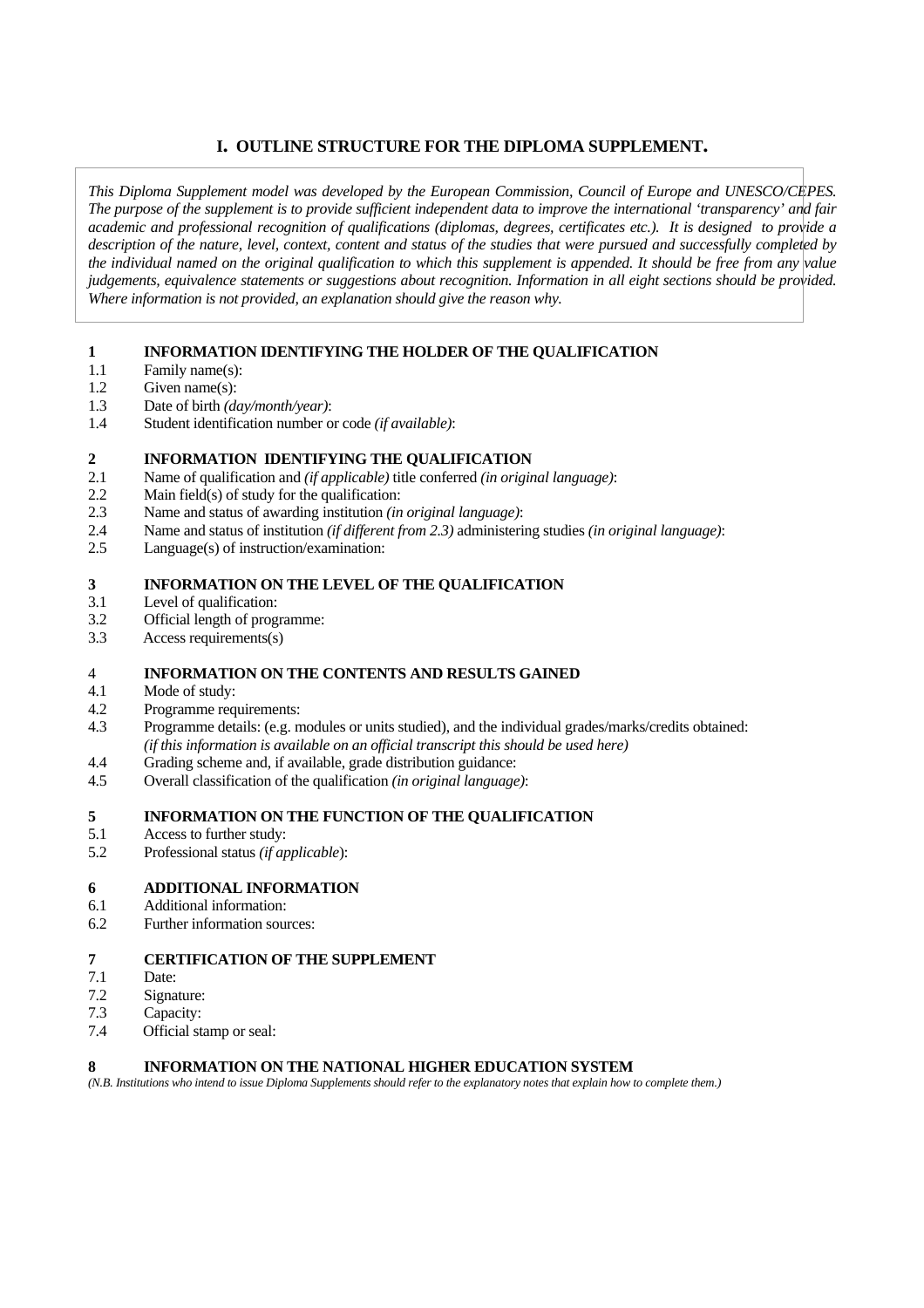### **II. EXPLANATORY NOTES ON COMPLETING SUPPLEMENTS.**

(*The numbers below refer to the numbered sections in the Diploma Supplement*.)

#### 1 INFORMATION IDENTIFYING THE HOLDER OF THE QUALIFICATION

- 1.1 Provide the full family or surname.
- 1.2 Include all given/first names.
- 1.3 Indicate day, month and year of birth.
- 1.4 This should identify the individual as a student enrolled on the particular programme which is covered by the Diploma Supplement. A national or State personal identification number could be included for those countries that have such systems of identification.

#### 2 INFORMATION IDENTIFYING THE QUALIFICATION

- 2.1 Give the full name of the qualification in the original language as it is styled in the original qualification e.g. *Kandidat nauk, Maîtrise, Diplom*, etc. If the qualification is a dual award this should be stated. Indicate if the award confers any nationally accepted title on the holder and what this title is e.g. *Doctor, Ingénieur* etc. Indicate if the title is protected in law.
- 2.2 Show only the major field(s) of study (disciplines) that define the main subject area(s) for the qualification e.g. *Politics and History, Human Resource Management, Business Administration, Molecular Biology* etc.
- 2.3 Indicate the name of the institution awarding the qualification. This is often, but not always, the same as the institution administering the studies and delivering the programme (see 2.4 below). Oualifications may be institution administering the studies and delivering the programme (see 2.4 below). delivered by a sub-contracted institution that has been given a 'franchise' or some type of 'accreditation' by a senior competent authority. This might be the state, a university or a professional institution. Sometimes the senior authority may be a foreign institution. If this is the case it should be indicated here. Also indicate the status of the awarding institution: Private/Independent, Private and State recognised, State, and if applicable who it is accredited by etc. Finally, indicate the general national educational classification of the awarding institution e.g. *University, Fachhochschule, Professional Body, Technical College, Grande Ecole* etc. If there is a difference between the awarding institution and the institution delivering the qualification indicate the status of both.
- 2.4 This refers to the institution which is responsible for the delivery of the programme. In some cases this can be different from the institution awarding the qualification (see 2.3 above). Also indicate the status of the institution delivering the studies: Private/Independent, Private and State recognised, State, and if applicable who it is accredited by etc. Finally, indicate the general national educational classification of the administering institution e.g. *College of Higher Education, Private Institute* etc.
- 2.5 Indicate the language(s) by which the qualification was delivered and examined.

# 3 INFORMATION ON THE LEVEL OF THE QUALIFICATION<br>3.1 Give the precise level of qualification and its place in the sp

- Give the precise level of qualification and its place in the specific national educational structure of awards (explained and cross-referenced to the information in section eight). The local educational framework should be explained, e.g. *University Undergraduate/Postgraduate, Baccalaureate* + x years etc. Include any relevant information on 'level indicators' that are nationally devised and recognised and which relate to the qualification.
- 3.2 Explain the official duration of the programme in weeks or years and the actual workload including information on any major sub-components i.e. practical training. Preferably, the workload should be expressed in terms of total student effort required. This consists of the normal designated time on the programme including taught classes and private study, examinations etc. This can be expressed as x hours per week for x weeks, or just by using the normal local description of the length e.g. one year full-time study.
- 3.3 List or explain the nature and length of access qualification(s) or periods of study required for access to the programme described by this Diploma Supplement e.g. *Bachelor Degree, Baccalaureate* etc. This is particularly important when intermediate studies are a prerequisite to the named qualification.

#### 4 INFORMATION ON THE CONTENTS AND RESULTS GAINED

- 4.1 The mode of study refers to how the programme was undertaken e.g. Full-time, Part-time, Intermittent/Sandwich, Distance, including Placements etc.
- 4.2 If applicable, provide details of the regulations covering the minimumstandardsrequired to secure the qualification, e.g. any compulsory components or compulsory practical elements, whether all elements have to be passed simultaneously, any thesis/dissertation regulations etc. Include details of any particular features that help define the qualification, especially information on the requirements for successfully passing it. If available, provide details of the learning outcomes, skills, competencies and stated aims and objectives associated with the qualification.
- 4.3 Give details of each of the individual elements or parts of the qualification and their weighting. List the actual marks and/or grades obtained in each major component of the qualification. Entries should be as complete as possible and in accordance with what is normally recorded at the institution concerned. Cover all examinations and assessed components and/or fields of study offered in examination, including any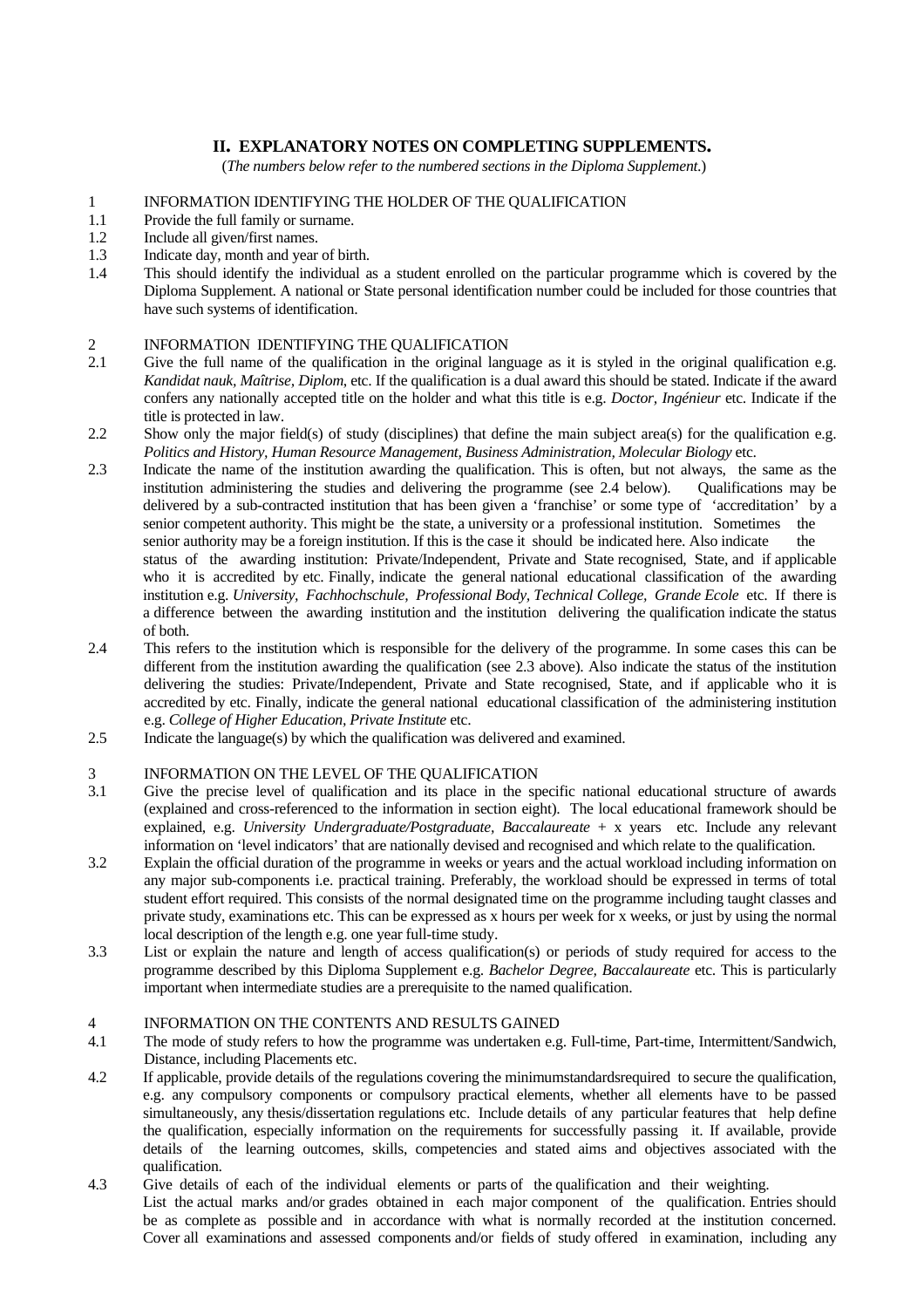dissertation or thesis. Indicate if the latter were defended or not. All this information is often available in the form of a transcript (a useful format for transcripts was developed for the European Credit Transfer System [ECTS]<sup>(1)</sup>). Many credit-based systems employ detailed transcripts that can be integrated into the wider framework of the Diploma Supplement. If information on the credit allocation between course components and units is available it should be included.

- 4.4 Provide information on the grading scheme and pass marks relating to the qualification e.g. marks are out of a possible 100% and the minimum pass mark is 40%. Tremendous variations in grading practices exist within and between different national higher education institutions and countries. A mark of 70% in some academic cultures is highly regarded whilst in other countries it is regarded as average or poor. Information on the use and distribution of grades relating to the qualification in question should be included.
- 4.5 If appropriate, indicate the overall classification for the final qualification i.e. *First Class Honours Degree, Summa Cum Laude, Merit, Avec Distinction* etc.

# 5 INFORMATION ON THE FUNCTION OF THE QUALIFICATION<br>5.1 Indicate if within the country of origin, the qualification normally is

- Indicate if within the country of origin, the qualification normally provides access to further academic and/or professional study, especially leading to any specific qualifications, or levels of study e.g. access to Doctoral studies in Hungary. If this is the case, specify the grades or standards that have to be obtained to allow progression. Indicate if the qualification is a terminal (end) award or part of a hierarchy of awards.
- 5.2 Give details of any rights to practise, or professional status accorded to the holders of the qualification. What specific access, if any, does the qualification give in terms of employment or professional practice and indicate which competent authority allows this. Indicate if the qualification gives access to a 'regulated profession'.

# 6 ADDITIONAL INFORMATION<br>6.1 Add any additional information no

- 6.1 Add any additional information not included above but relevant to the purposes of assessing the nature, level and usage of the qualification e.g. the qualification involved a period of study/training in another institution/company/country and/or, include further relevant details about the higher education institution where the qualification was taken.
- 6.2 Indicate any further useful information sources and references where more details on the qualification could be sought e.g. the higher education institution web site; the department in the issuing institution; a national information centre; the European Union National Academic Recognition Information Centres (NARIC); the Council of Europe/UNESCO European National Information Centres on academic recognition and mobility (ENIC).

# 7 CERTIFICATION OF THE SUPPLEMENT<br>7.1 The date the Diploma Supplement was issued

- The date the Diploma Supplement was issued. This would not necessarily be the same date the qualification was awarded.
- 7.2 The name and signature of the official certifying the Diploma Supplement.
- 7.3 The official post of the certifying individual.
- 7.4 The official stamp or seal of the institution that provides authentication of the Diploma Supplement.

#### 8 INFORMATION ON THE NATIONAL HIGHER EDUCATION SYSTEM

 Give information on the higher educational system: its general access requirements; types of institution and the qualifications structure <sup>(2)</sup>. This description should provide a context for the qualification and refer to it. A standard framework for these descriptions together with actual descriptions should be available for many countries. These are being created as a follow-up to this project and with the co-operation of the relevant National (European Union and European Economic Area) Academic Recognition Information Centre (NARIC), European (Council of Europe/UNESCO) National Information Centre on Academic Recognition and Mobility (ENIC), Ministries and Rectors' conferences.

# *Footnotes*:

- (1) For further details see the ECTS Users' Guide published by the European Community (http://europa.eu.int/en/comm/dg22).
- (2) Under the April 1997 Lisbon Council of Europe/UNESCO Convention on The Recognition of Qualifications Concerning Higher Education in the European Region (http://culture.coe.fr), signatories are committed to making arrangements for providing such information.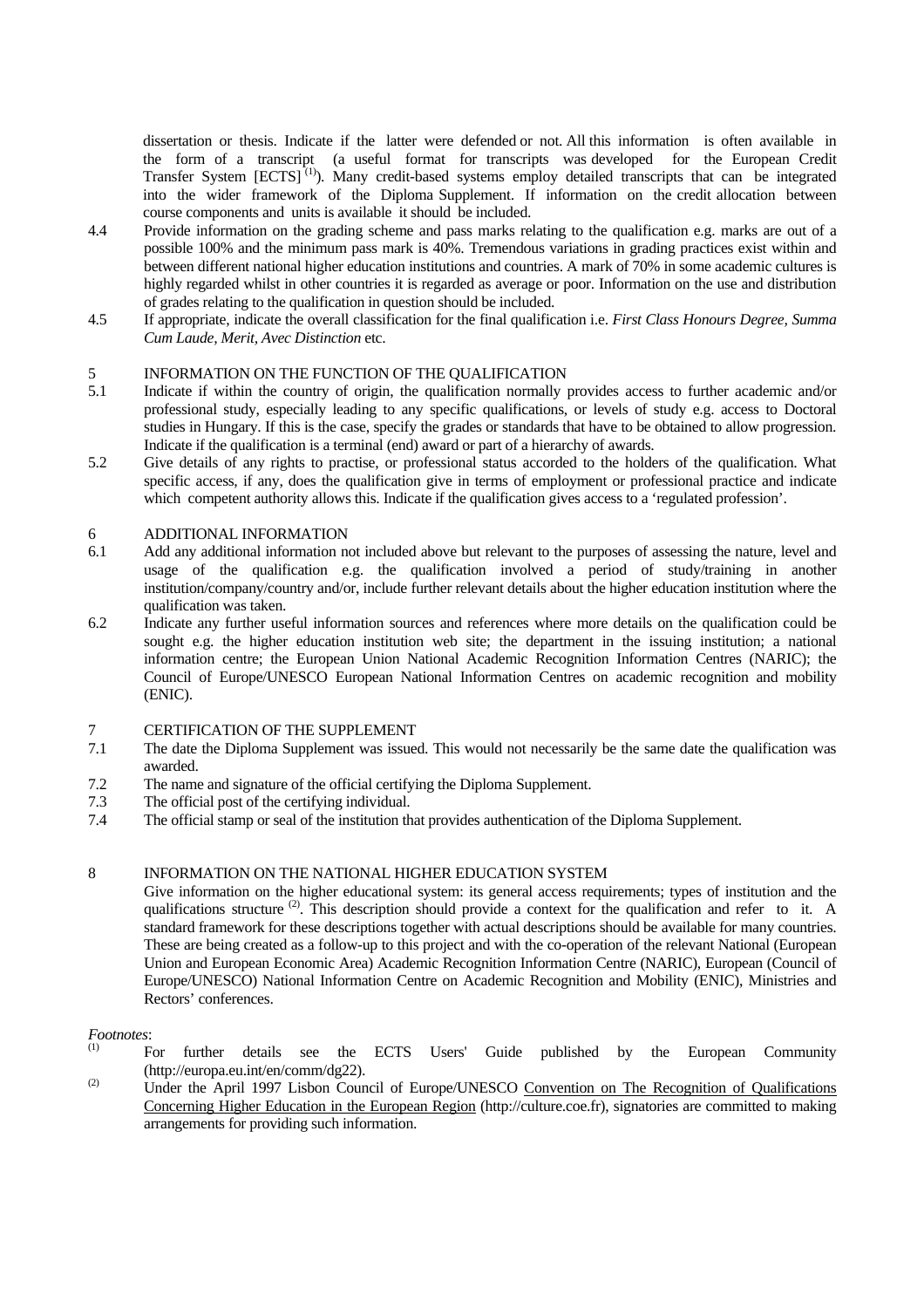## **III. EXAMPLES OF DIPLOMA SUPPLEMENTS.**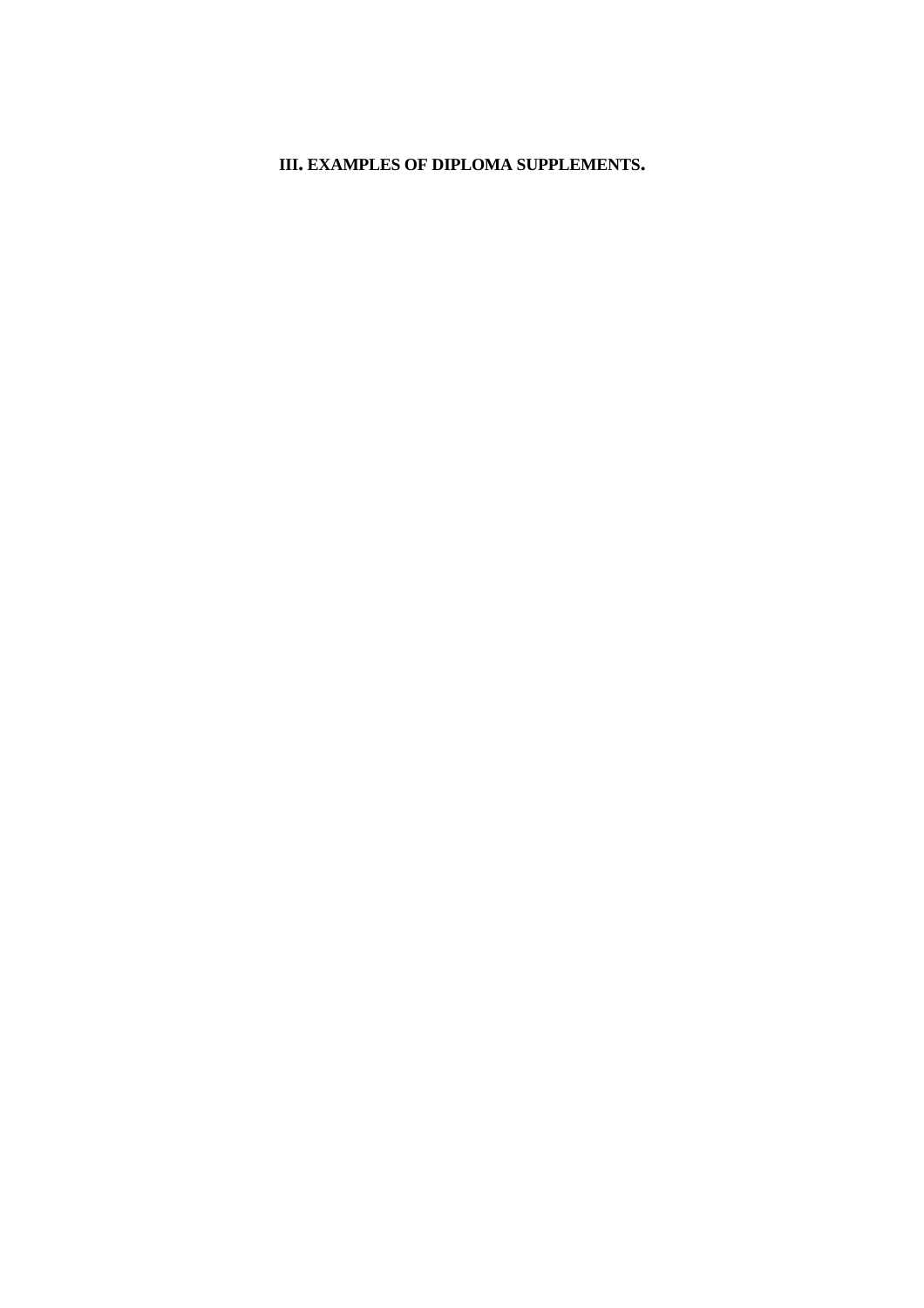## **IV. FOUNDING PRINCIPLES AND GENERAL GUIDELINES FOR THOSE PRODUCING SUPPLEMENTS .**

The following founding principles and general guidelines are designed to help the production of concise and effective supplements. They result from the work of a joint European Commission

Council of Europe UNESCO/CEPES working group that in 1997-1998 piloted and evaluated the Diploma Supplement. The guidelines make strong recommendations concerning the principles and good practice behind effective supplements and the explanatory notes give further detailed advice to higher education institutions who create supplements. All documents are available in all EU/EEA languages and Russian. A range of good practice examples of completed Diploma Supplements can be found on the servers of the European Commission, DG22 (http://europa.eu.int/en/comm/dg22), the Council of Europe (http://culture.coe.fr) or UNESCO/CEPES (http://www.cepes.ro). The Diploma Supplement is intended to facilitate the implementation of the *Convention on the Recognition of Qualifications Concerning Higher Education in the European Region*, Lisbon 1997. It was further tested as part of the Phare Multi-Country Project, *Recognition of Higher Education Diploma and Study Credit Points Across Borders.*

#### **Founding Principles:**

The Diploma Supplement is based on the following important founding principles that respect national and international academic autonomy. These principles also give some further explanation of the purpose and nature of the new version. The Diploma Supplement is:

1. a flexible, non-prescriptive tool, capable of adaptation to local needs. It can be used to replace or augment current approaches. Existing transcripts and explanatory systems can be integrated into the framework or be superseded by it. The supplement uses a sequence for the information that it is strongly recommended should be followed.

2. a device that has national and international applications. It has been designed to aid the resolution of international recognition problems as well as domestic ones. These have both been intensified by increasingly fast-changing and complex qualification and award structures.

3. a system to aid recognition for academic and professional purposes. It is potentially useful for all higher education institutions, professional bodies, students, employers, public bodies, governments and citizens.

4. an approach that specifically excludes claims and value-judgements concerning equivalence by providing sufficient objective information to allow the recipient to make his or her own judgements about the qualification in question. It is a system that does not guarantee automatic admission or recognition. It facilitates the process whereby judgements are made by autonomous national or local bodies (academic, professional, governmental, etc.) and therefore does not infringe local rights of judgement. It eases the process of access and recognition.

5. a tool that should be used with sensitivity. The recognition of foreign qualifications should be viewed as a process for the assessment of the competence, experience and knowledge acquired, recognising that 'fair recognition' and not exact equivalence should be sought. Users of the supplement are encouraged, where possible, to focus on the outcomes of the learning that has taken place and to make their judgements using the qualitative and quantitative information provided.

6. a set of guidelines that avoids the inclusion of so much detail that it confuses the user. This minimalist approach acknowledges the cost of producing the supplement and wherever possible advocates referral to other information sources that could be consulted. However, the Diploma Supplement should provide all the necessary information for a judgement to be made without repeated demands for more data.

7. an addition to the original credential. The credential should remain unchanged from its normal state (in its approved language and textural form). The Diploma Supplement should accompany the authentic credential that certifies the award. It is not a substitute for it. Furthermore, the Diploma Supplement can be used in conjunction with other appropriate documentation, including curriculum vitae, etc. a person may well have several Diploma Supplements, each accompanying an individual qualification.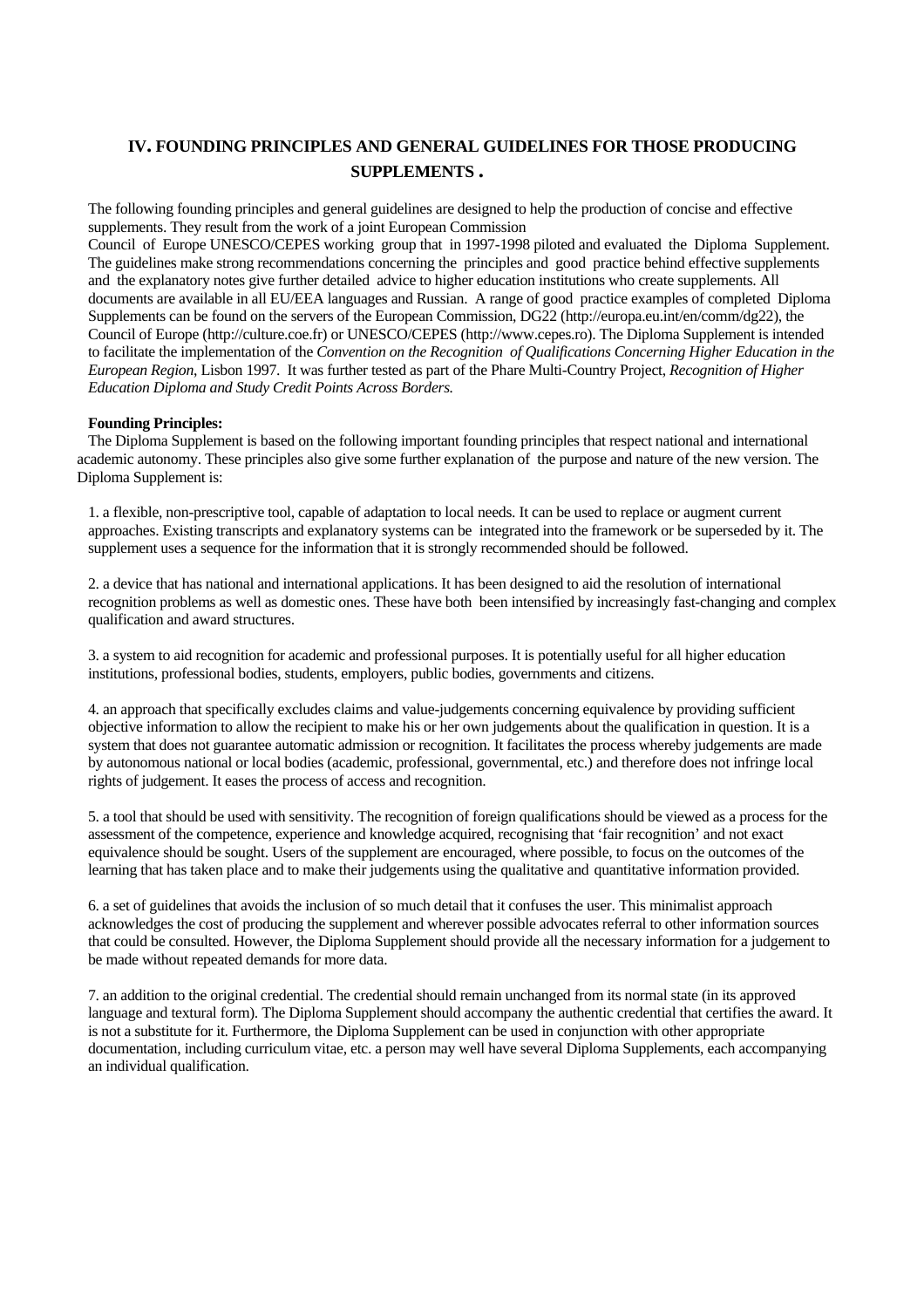#### **General Guidelines**

It is strongly recommended that supplements should conform with the following:

- 1. The brief explanatory note (In the box at the head of the sample supplement) should be reproduced as part of each completed Diploma Supplement, in order to guide higher education institutions, citizens, employers and other potential users of the information.
- 2. Institutions should follow the structure and sequence of information carefully developed and tested by the pilot project. Various customised versions were tested and found not to be as clear and user-friendly. In the cases where sections were omitted altogether, these supplements were invariably found to be ineffective. Great care needs to be taken in compiling supplements in order to avoid imprecise, missing or confused information. Overlong and over-complicated supplements should be avoided. They irritate those who receive them. Avoid information overload and present information as concisely as possible. The examples of good practice supplements show how this can be done. The use of a transcript clearly helps provide detailed information in a concise way.
- 3. In combination with the credential itself, the supplement should provide sufficient information to enable the reader to make a judgement about the qualification and whether it is appropriate for the purpose for which the holder seeks to use it (e.g. for access to an academic programme, exemption from part of a programme, employment/right to practise a profession, etc.). It is not designed to replace a curriculum vitae but to provide additional information.
- 4. The supplement should always be accompanied by the original qualification as supplements normally have no legal validity. The existence of a Diploma Supplement does not guarantee the status of an institution, its awards, or whether it is recognised as part of a national higher education system. However, it should contain information on these aspects.
- 5. The supplement should always have the name and title of the qualification, the name and status of the institution awarding/administering it, and the classification of the award all presented in the original language. Incorrect translations mislead those making judgements about qualifications. Transliterations are permissible in the case of scripts other than the Latin alphabet. It should be possible to relate the names of degrees and awards to the description of the higher education system under section eight,
- 6. Supplements should be free from any value judgements, equivalence statements or suggestions about recognition. Information in all eight sections should be provided. Where information is not provided, an explanation should give the reason why.
- 7. The production of supplements is best done centrally and not devolved to different parts of academic institutions. This keep costs down and minimises variation in content and approach.
- 8. Institutions should take appropriate action to minimise the possibility of forgery and misrepresentation of their supplements*.*
- 9. .Information on the higher education system (section eight) should be kept to a two-page maximum. Where possible, information could include diagrams and charts to aid clarity. As a follow-up to the pilot Diploma Supplement project, finalised versions of this information are to be produced for each country with the help of national ENICs/NARICs (national information centres), Ministries and Rectors' Conferences.
- 10. 1It is best to issue supplements automatically at the time the qualification is completed. This is preferable to retrospective issue which becomes more difficult as programmes and educational awards are subject to continuous evolution and change. **It is particularly important that section eight of the supplement describe the national higher education structure in force at the time the qualification was awarded.**
- 11. Great care should be taken with translations and terminology as many problems exist in this area. In order to overcome these, it is essential that the original language is used where indicated in the supplement. In addition, the glossary of terms associated with the supplement has been specifically produced to overcome linguistic confusions. Supplements may be produced in whatever language(s) institutions think appropriate.
- 12. Where they exist, institutional, regional and national quality assurance systems should include Diploma Supplements in their activities. This will help ensure the quality of supplements.
- 13. Supplements are designed to be used with sensitivity. The evaluation of qualifications from another country should concentrate on the competence, experience and knowledge acquired, recognising that 'fair recognition' and not exact equivalence should be sought.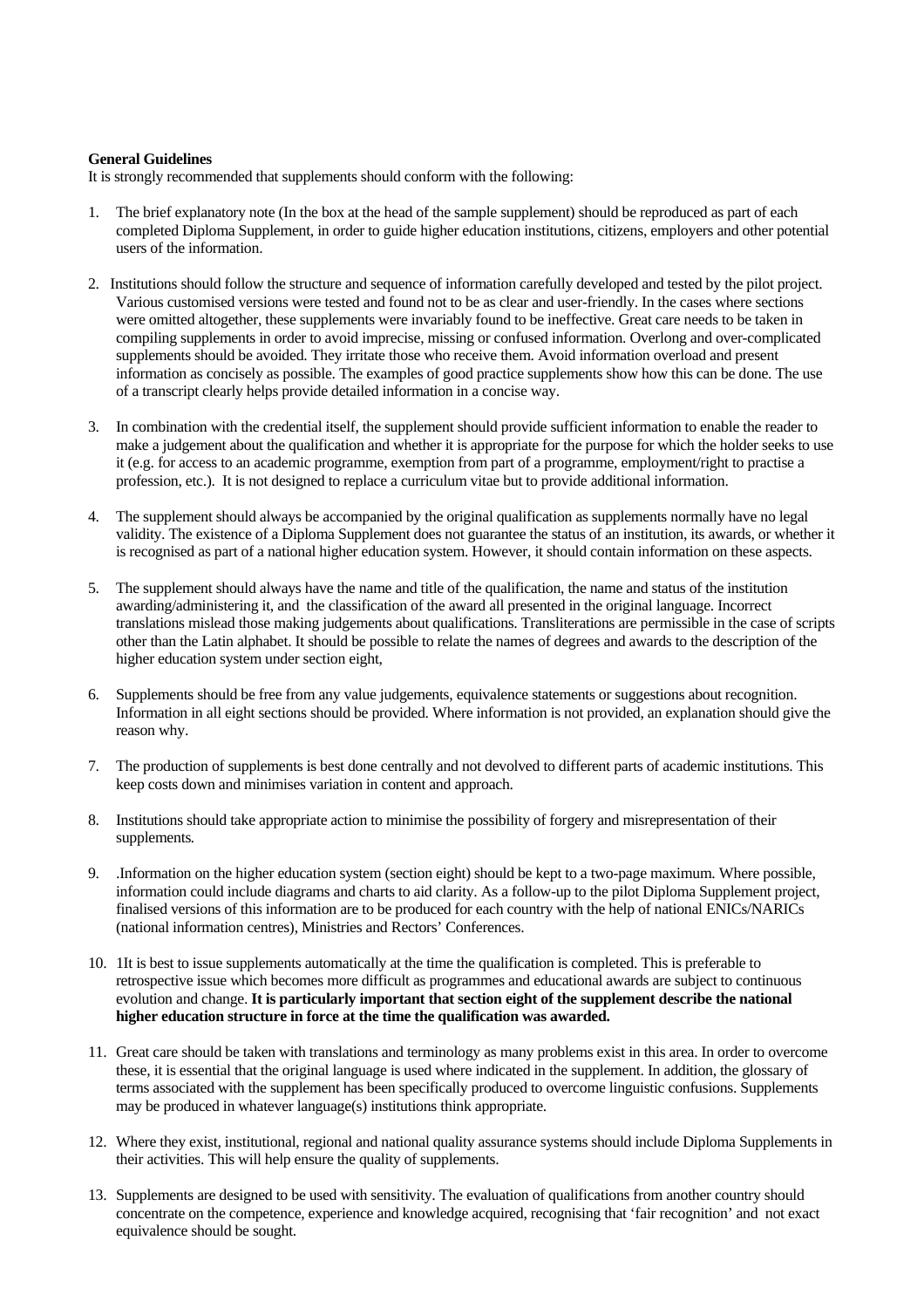### **V. GLOSSARY.**

*Definitions and usage of terms vary from country to country. To reduce the possibility of misunderstanding this glossary aims only to cover all the main terms used in the papers associated with the Diploma Supplement initiative. It is partly based and fully consistent with the definition used in the 1997 Lisbon Convention on the Recognition of Qualifications Concerning Higher Education in the European Region..*

**ACADEMIC RECOGNITION** refers to the recognition of courses, qualifications or diplomas from one (domestic or foreign) higher education institution by another. Usually this is sought as a basis for access to further new study at the second institution (cumulative recognition) or, as recognition allowing some sort of exemption from having to re-study elements of a programme (recognition with advanced standing). A further type of academic recognition is recognition of studies taken elsewhere in another institution (recognition by substitution) that replace a comparable period of study at the home institution (see PROFESSIONAL RECOGNITION).

**ACCESS** (to higher education) refers to the right of qualified candidates to apply and be considered for admission to higher education. Access is distinct from admission, which concerns the individuals' actual participation in the higher education programme concerned.

**ACCREDITATION** is the process by which one higher education institution gains authority to award, and/or gains recognition of, its qualifications from another senior competent authority. This might be the State, a government agency or, another domestic or foreign higher education institution (see FRANCHISE). The term has its origins in the American system and is used in some European countries in the same way as 'recognition'.

**ADMISSION** the act of, or system for, allowing qualified applicants to pursue studies in higher education at a given institution and/or a given programme.

**ASSESSMENT** i) (of institutions or programmes) the process for establishing the educational quality of a higher education institution or programme; ii) (of individual qualifications) the written appraisal or evaluation of an individual's foreign qualifications by a competent authority; iii) (of individual students) the actual testing of a student's ability and skills within a programme (e.g. by examination).

**AWARD** this is used synonymously with qualification.

**COMPETENT RECOGNITION AUTHORITY** a body officially charged with making binding decisions on the recognition of foreign qualifications.

**COURSE** a part of a programme of studies that is normally self-contained and assessed separately. Complete study programmes are normally composed of several courses.

**CREDENTIAL** a term sometimes used to refer to a qualification (see QUALIFICATION).

**CREDENTIAL EVALUATOR** the individual who makes a judgement on the recognition of foreign qualifications (see COMPETENT RECOGNITION AUTHORITY).

**CREDIT** the 'currency' providing a measure of learning outcomes achieved in a notional time at a given level. Usually associated with credit-based modular courses (see ECTS).

**DE FACTO RECOGNITION** refers to situations of unregulated recognition for professional purposes, such as where no national legal authorisation to practice a particular profession exists or is required. This is the most problematic area of professional recognition (see PROFESSIONAL RECOGNITION and RECOGNITION).

**DE JURE RECOGNITION** refers to the recognition of the right to work in a specific country in a regulated profession (e.g. medical doctor) in the European Union or European Economic Area.

These situations are subject to various European Union Directives whereby if a citizen is a fully qualified professional in one Member State, he or she has a right to exercise that profession and be recognised as a professional in another Member State (see REGULATED PROFESSION, PROFESSIONAL RECOGNITION and RECOGNITION).

**DIPLOMA** here refers to any formally awarded qualification/credential. In some educational systems the term refers to a specific category or type of qualification. It is not being used in this restricted sense here.

**ECTS** the European Credit Transfer System (developed by the European Commission). This is a system based on ECTS credits (student workload), designed to facilitate mobility, credit accumulation and transfer, and the international recognition of periods of study completed abroad.

**ENIC** European National Information Centre on Academic Recognition and Mobility (Council of Europe/UNESCO).

**FRANCHISE** the situation where an institution agrees to authorise another institution (nationally or internationally) to deliver an approved programme whilst normally retaining overall control of the programme's content, delivery, assessment and quality assurance arrangements. However, significant variations in franchise relationships exist.

**FIELD OF STUDY** the main disciplines or subject areas of a qualification.

**HIGHER EDUCATION** all types of courses of study, or sets of courses (programmes), training, or training for research at the post secondary level which are recognised by the relevant authorities as belonging to its higher education system. Higher education builds on the level of competence, knowledge and skills generally acquired through secondary education (see HIGHER EDUCATION INSTITUTION and PROGRAMME OF STUDY). Higher education normally comes after secondary education in time and is normally offered through higher education programmes at higher education institutions. However, it should be noted that higher education institutions may give courses of study that are not higher education level. Conversely, institutions which are not considered as belonging to the higher education system may offer some higher education programmes. The exact definition of higher education and higher education institutions vary from country to